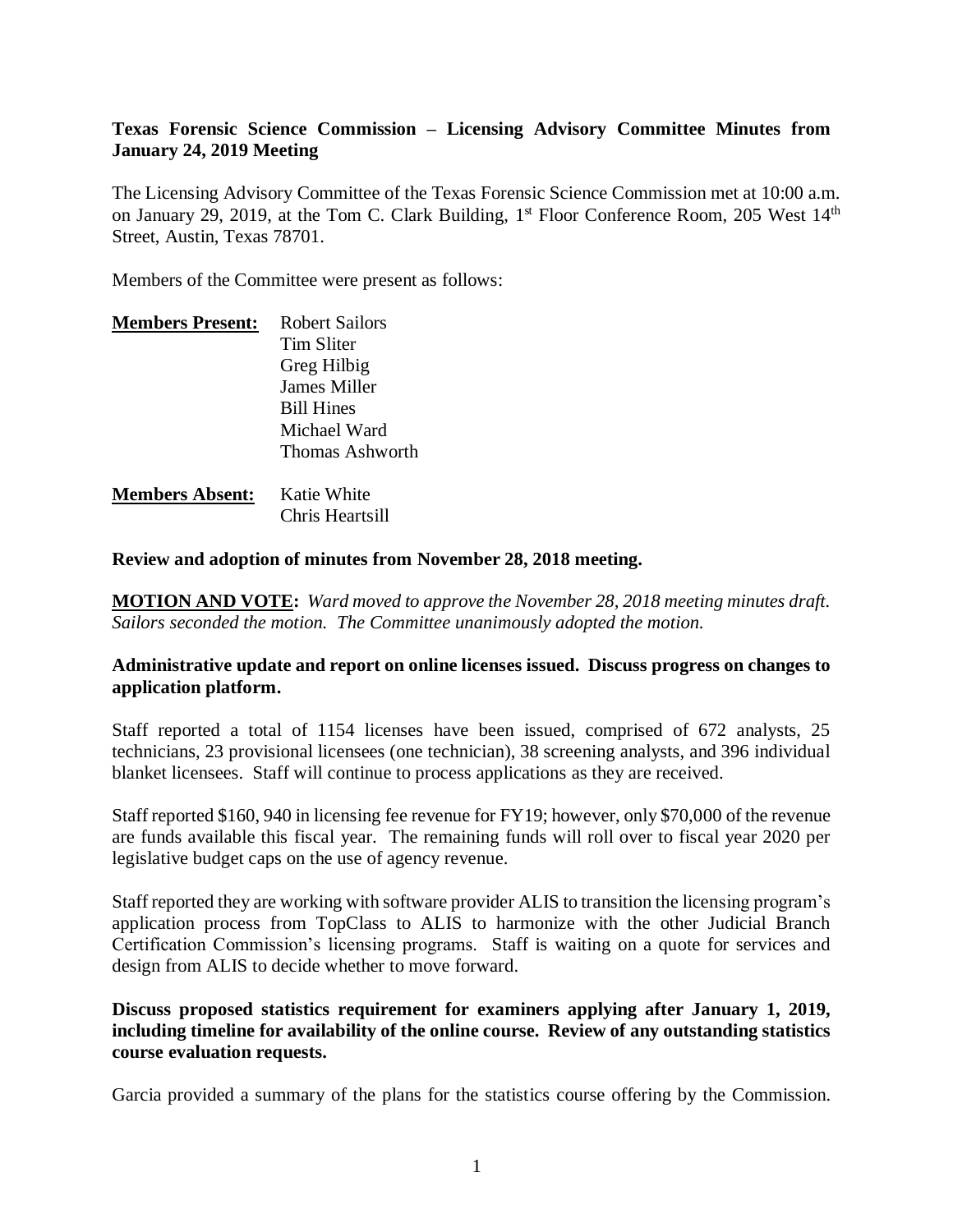The course is a 14-week (once-a-week lecture) program with a knowledge assessment at the conclusion of the course that participants must pass. The course will cost around \$300. Once the course has run through its first semester, students can access the recorded course at any time.

Members discussed putting together a one-page document describing the required components the Committee is looking for in approval of a statistics course. Staff will draft the guidance document for review at the Committee's next meeting.

#### **Discussion and recommendations regarding Waiver Applications for Support Personnel.**

There were no waiver applications for review on this agenda item.

#### **Discussion and recommendations regarding criminal history results.**

The Committee reviewed outstanding criminal history results for eligibility for licensure. Committee members reviewed a matrix of decisions on criminal history results for which candidates have already been notified of their eligibility (or have approved applications for licensure).

With regard to the Committee's review of candidate 1, members voted to approve the candidate's eligibility for a license.

**MOTION AND VOTE:** *Ashworth moved to approve the candidate for license eligibility. Sailors seconded the motion. The Committee unanimously adopted the motion.*

With regard to the Committee's review of candidate 2, members voted to deny the applicant eligibility for a license until the applicant's probation period is successfully completed.

**MOTION AND VOTE:** *Ward moved to deny the candidate eligibility for a license until the successful completion of the candidate's probation period. Ashworth seconded the motion. The Committee unanimously adopted the motion.*

#### **Discussion and evaluation of any outstanding conduct reports from license applications.**

Members did not have any conduct reports for review at this meeting.

#### **Discussion and evaluation of outstanding technical reviewer license applications.**

The Committee did not review any technical reviewer license applications at this meeting.

## **Discussion and evaluation of outstanding blanket license applications, including discussion of recommended revisions to blanket rule.**

Members did not have any outstanding blanket license applications for review at this meeting. Members discussed suggested revisions to the blanket rule, including a graduated fee structure based on the number of Texas cases a particular lab does in a year. Members addressed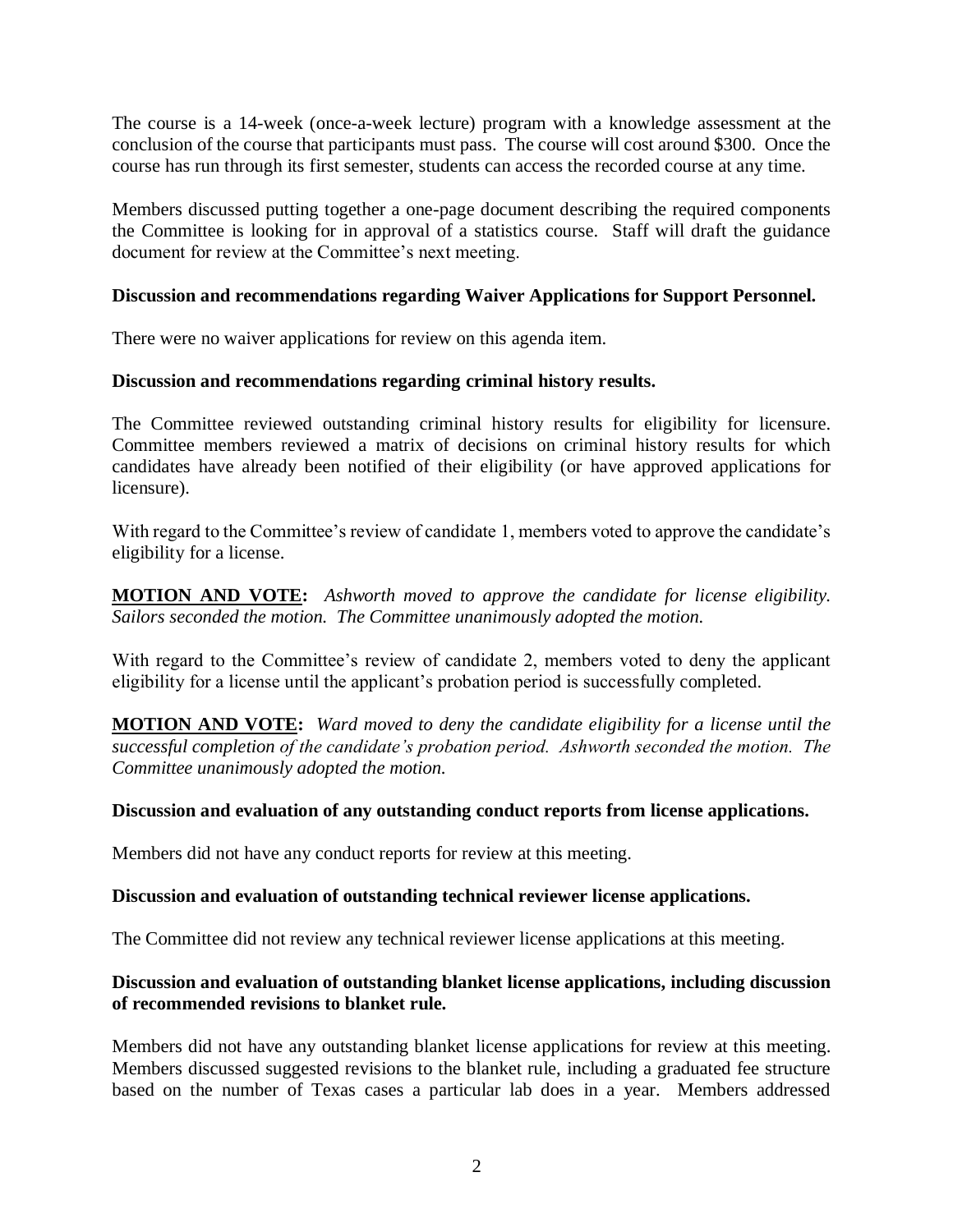competition concerns in a letter from a Texas private toxicology laboratory who is required to fully license their analysts (and have them all take the exam) as opposed to having the much less expensive option of getting a blanket license and no exam requirement for conducting the same work. Members agreed to work with the full Commission in forming a panel to determine the appropriate level of oversight and fee structure for blanket laboratories.

**MOTION AND VOTE:** *Ward moved to recommend the full Commission form a working group to address the appropriate level of oversight and fee structure for blanket licensed laboratories. Ashworth seconded the motion. The Committee unanimously adopted the motion.*

# **Discussion and evaluation on any temporary license application requests.**

Members did not have any temporary license applications for review at this meeting.

# **Update on Exam Evaluation progress.**

Members discussed reconvening the exam evaluation committee for development and implementation of new exam questions on the forensic analyst licensing and technician exams. Staff will work with the group to organize its next meeting.

Members discussed allowing continuing forensic education credit for participation in the exam evaluation committee. Members also discussed the possibility of piloting a total of 20 questions instead of the 10 that are currently piloted. The exam evaluation committee will discuss these issues.

## **Discuss requests re: CLIA and PJLA and potential impact on licensing.**

Members discussed whether the accrediting organization PJLA should be an accrediting body recognized by the Commission. PJLA primarily accredits industrial and environmental-type laboratories and does not have a history of accrediting forensic entities. Though the agency accredits to the ISO-17025 standard and is accredited itself, there are currently no supplemental forensic components to the agency's program. Members discussed that the Commission should reach out to PJLA to explain what requirements/components the Commission is looking for and to reconsider recognizing the organization once they have the forensic components.

Members also discussed whether the Commission should recognize CLIA certification. CLIA is not technically an accrediting body. Members discussed that CLIA requirements are rigorous, however. The decision for whether to recognize CLIA certification was left to the full Commission.

## **Review outstanding draft licensing rules for approval, including:**

**i. Rule expanding pre-Jan 1 exemption to include forensic disciplines later subject to accreditation requirements (***e.g.,* **bloodstain pattern analysis);**

**MOTION AND VOTE:** *Ashworth moved to recommend the full Commission adopt the draft*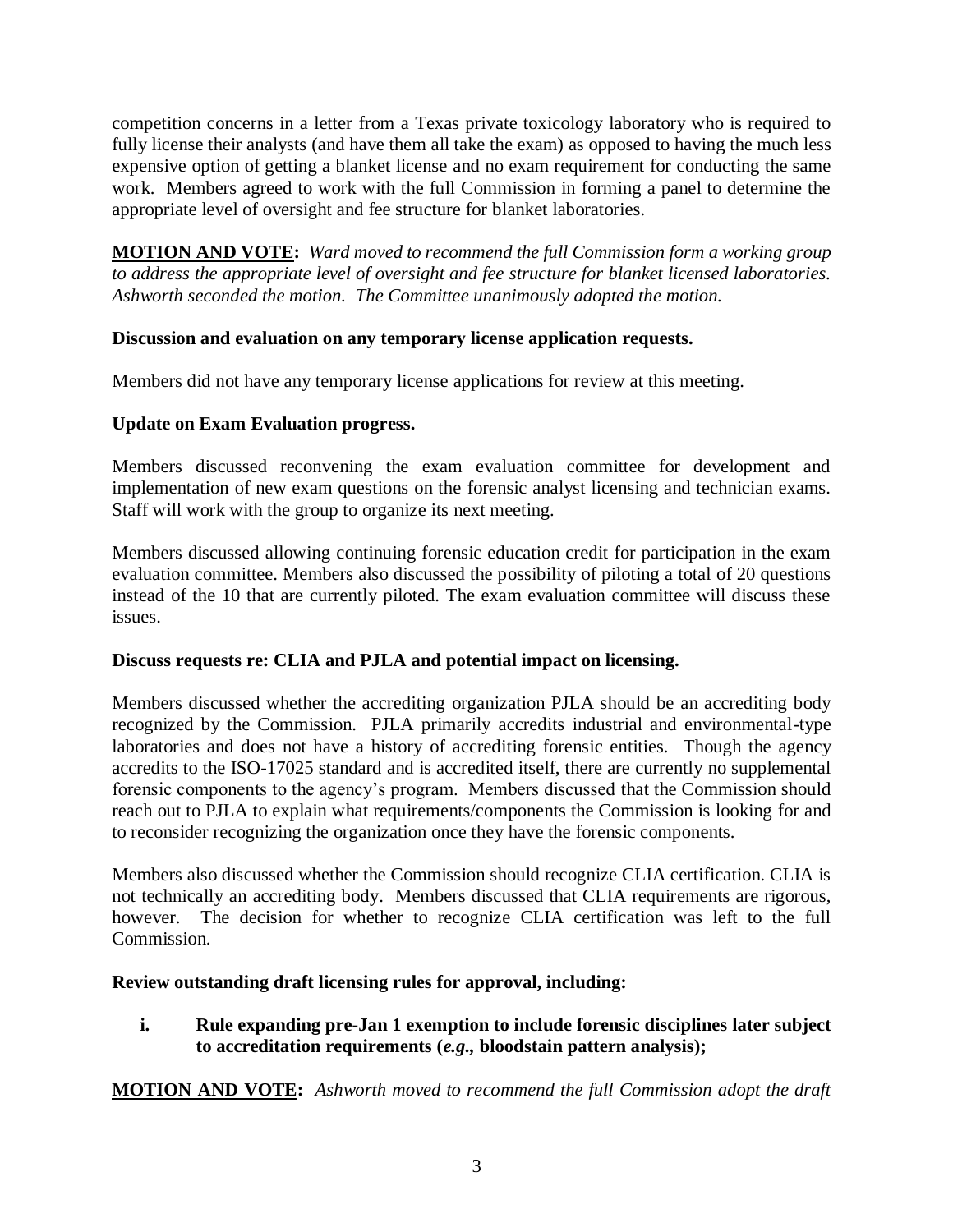*rule expanding the pre-January 1 exemption to include forensic disciplines later subject to accreditation requirements. Miller seconded the motion. The Committee unanimously adopted the motion.*

## **ii. Rule allowing university students to take forensic analyst and/or technician exam and revision to rule for fourth exam requests to require a letter of support from laboratory director.**

**MOTION AND VOTE:** *Ward moved to recommend the full Commission adopt the rule allowing university students to take the forensic analyst and/or technician exam, but to limit the number of attempts to one and to adopt the revision to the fourth exam request rule, revising the rule to leave the number of special dispensation exam attempts to the discretion of the Committee and to not require a letter of support from the laboratory director but to make the letter optional. Miller seconded the motion. The Committee unanimously adopted the motion.*

## **iii. Rule regarding Presiding Officer or Designee authority on criminal history reviews/denials;**

**MOTION AND VOTE:** *Sailors moved to recommend the full Commission approve deferral to the Presiding Officer or Designee on authority for criminal history reviews where applicants are granted eligibility and reserve Committee review of any potential denials for criminal convictions that occurred within the past five years. Hines seconded the motion. The Committee unanimously adopted the motion.*

## **iv. Rule revision to provide clarification with regard to the applicability of the tech reviewers license;**

**MOTION AND VOTE:** *Ward moved to recommend the full Commission approve the draft tech reviewers rule clarification. Miller seconded the motion. The Committee unanimously adopted the motion.*

## **v. Discuss rule regarding provisional license and exam attempts.**

Members discussed a draft rule that establishes a timeline of requirements for third exam failures. Candidates who fail the exam a third time must request special dispensation within thirty (30) days of the date they receive notice they failed. If their request for special dispensation is granted, the applicant has ninety (90) days from the date they receive notice their request is granted to take and pass the exam. If they fail the exam a fourth time and they have a provisional license, the license expires on the date the candidate fails the exam a fourth time. Staff will draft a rule that covers the timeline and requirements discussed with respect to exam attempts and the expiration of the provisional license on fourth failures.

## **Discuss next steps for continuing education program.**

Members discussed preparing a form for laboratories to request approval of continuing education activities. Members also discussed preparing a list of approved continuing forensic education